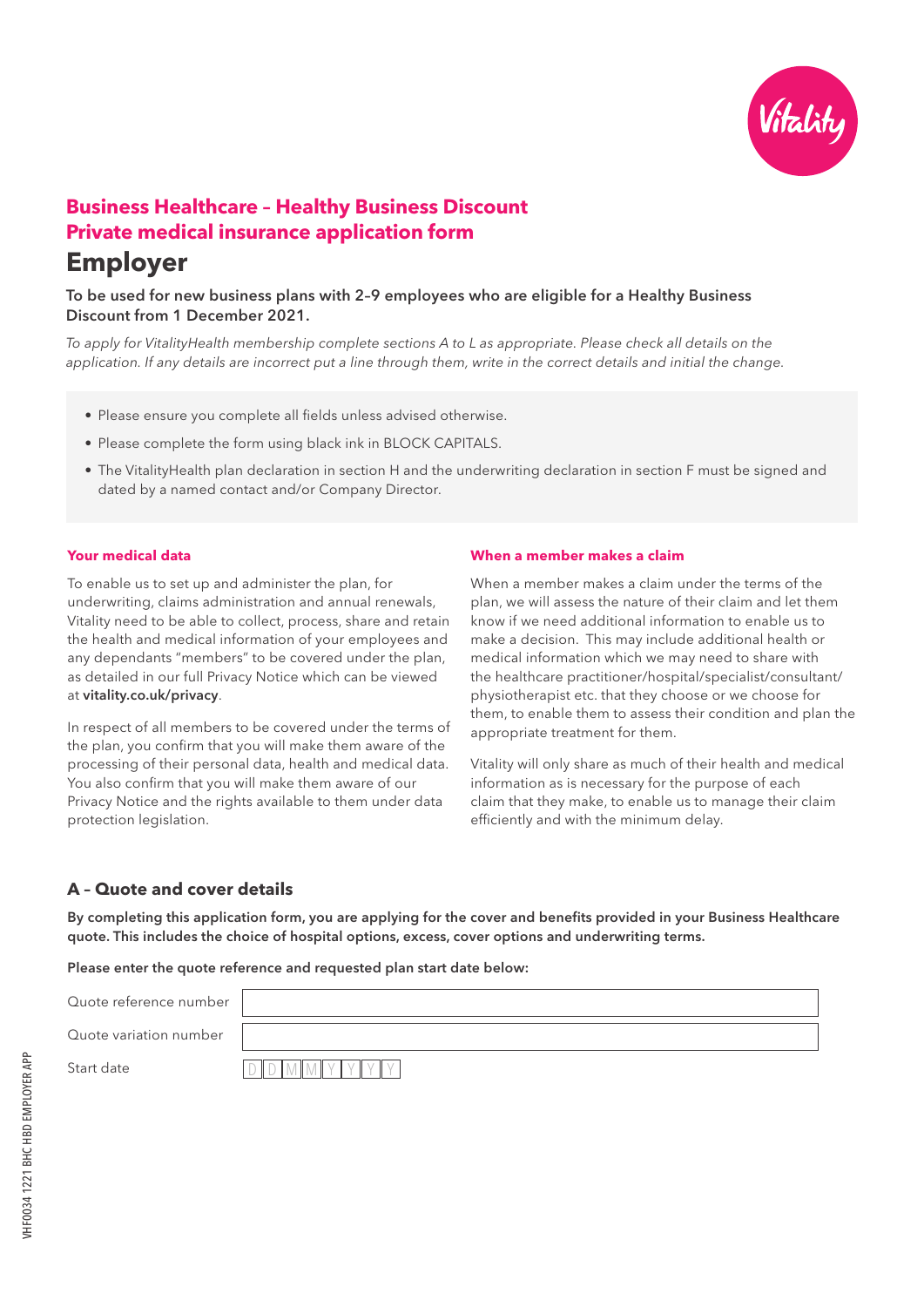## **B – Employer details**

| Company name                                                           |             |
|------------------------------------------------------------------------|-------------|
| Legal entity, PLC, Partnership etc                                     |             |
| Registered number (if applicable)                                      |             |
| Is your business a partnership of three partners <sup>*</sup> or less? | No<br>Yes I |

\* By partners, we mean those members who are legally in partnership in respect of the company in question, we do not mean employees.

Registered address\*\*



\*\*As part of our New Business process, we verify that the listed business address is the registered address of the company, and this will involve checking against records held centrally at Companies House.

Trading address\*\*

Postcode

\*\*Please note that all communications regarding our Vitality partners and general correspondence will be sent to this address. As part of our New Business Vetting process, we verify that the listed business address is the registered address of the company, and this will involve checking against records held centrally at Companies House. If this is not the company's registered address, please confirm below who the address relates to:

| Industry type:                         |                              |
|----------------------------------------|------------------------------|
| Banking/Financial                      | Retail/Wholesale Trade       |
| Farming/Agriculture                    | Computing/IT/Data Processing |
| Education                              | Restaurant/Hotels/Catering   |
| Professional/Semi-professional sports* | Construction                 |
| Entertainment/Leisure/Recreation       | Other (please specify):      |
| Manufacturing                          |                              |

### **Important:**

\* Professional/semi-professional sports, whether company, employee or dependants. If the principal activity of your organisation, or of any members, is professional or semi-professional sports, your application will not be accepted.

VitalityHealth defines semi-professional sports as any company or individual receiving payment beyond expenses, irrespective of results, for participation in a sporting activity.

Armed forces – Army, Navy, Air Force (including the Armed Forces Reservists). If the scheme is fully made up of members of the Armed Forces, cover is not available and VitalityHealth decline to offer cover. For specific employees and /or dependants, whilst they can apply for cover, please note that we will not pay claims relating to treatment for any condition, injury or related condition arising from working in the armed forces.

Working offshore in the extraction / refinery of natural / fossil fuels. For any employees and / or dependants employed in this sector, whilst they can apply for cover, we will not pay claims relating to treatment for any condition, injury or related condition arising from working in this industry.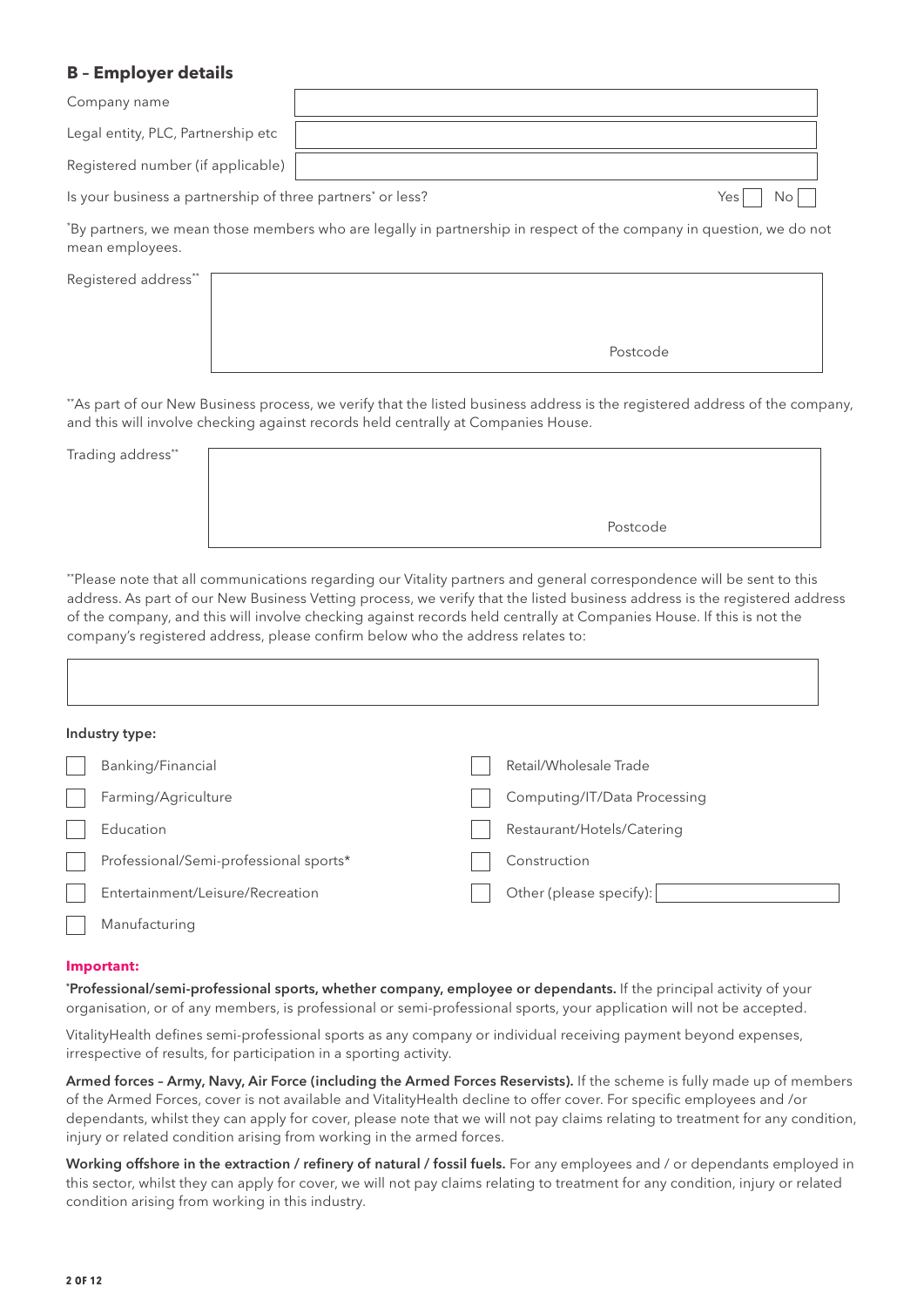## **C – Scheme eligibility, current insurance and membership details**

1. Please provide details of your organisation's employee base:

a. Total number of employees

b. Total number of employees (principal members) to be covered by VitalityHealth [

*To be eligible for a Healthy Business Discount this must be between 2 and 9 employees (inclusive) at the cover start date.*

c. Category of employees to be covered (e.g. All staff, directors, managers, etc.)

2. Please provide details of your organisation's current medical insurance membership (if any):

| Current insurer                                                                                                                                                                                                              | Date employer joined | Date of termination of scheme |     |    |
|------------------------------------------------------------------------------------------------------------------------------------------------------------------------------------------------------------------------------|----------------------|-------------------------------|-----|----|
|                                                                                                                                                                                                                              |                      |                               |     |    |
| 3. Are all principal members to be covered employees of the company?                                                                                                                                                         |                      |                               | Yes | Νo |
| 4. Is cover being fully paid for by the employer, with no part of the employee's premium<br>(other than, in some cases, the cost for the spouse/partner or child dependants) to be<br>recouped in any way from the employee? |                      |                               | Yes | Νo |
| If no, then please advise how the premiums will be paid.                                                                                                                                                                     |                      |                               |     |    |
| 5. Are all employees and any dependants to be covered resident in the UK (Great Britain<br>and Northern Ireland, including the Channel Islands and the Isle of Man) for at least<br>180 days in each plan year?              |                      |                               | Yes | Nο |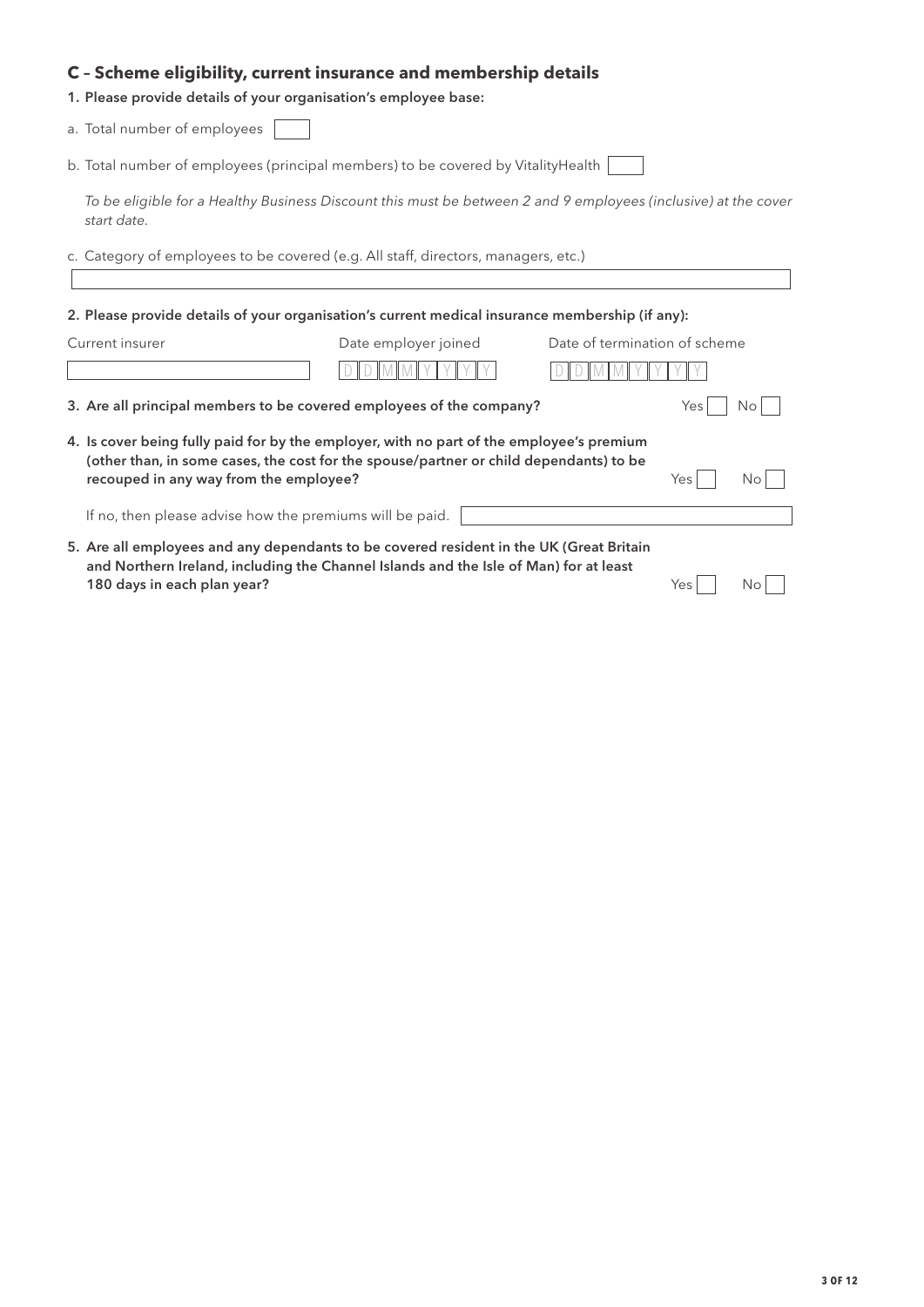## **D – Employer contacts and Employer Hub access**

Please nominate two types of employer contact for your organisation. The primary contact is mandatory.

#### Contact types are as follows:

- Primary contact the main point of contact for the scheme to whom we will send all general correspondence and information about our Vitality partners and benefits. You must provide a primary contact for your organisation.
- Secondary contact no documents will be sent to this person, but they will have administrative rights.

Access to the Employer Hub can be given for each of the contacts. They will still need to register online once contact details have been noted below. We will not use email addresses for any marketing purposes.

### NOTE: Please do not enter the Adviser's details on this part of the form.

### **Primary employer contact**

| <b>Title</b><br>Mr | Miss<br>Other<br>Mrs<br>Ms |
|--------------------|----------------------------|
| First name         |                            |
| Last name          |                            |
| Job title          |                            |
| Date of birth      |                            |
| Gender             | Female<br>Male             |
| Email              |                            |
| Telephone          |                            |

### **Secondary contact**

| Title<br>Mr   | Miss<br>Other<br>Mrs<br>Ms |
|---------------|----------------------------|
| First name    |                            |
| Last name     |                            |
| Job title     |                            |
| Date of birth |                            |
| Gender        | Male<br>Female             |
| Email         |                            |
| Telephone     |                            |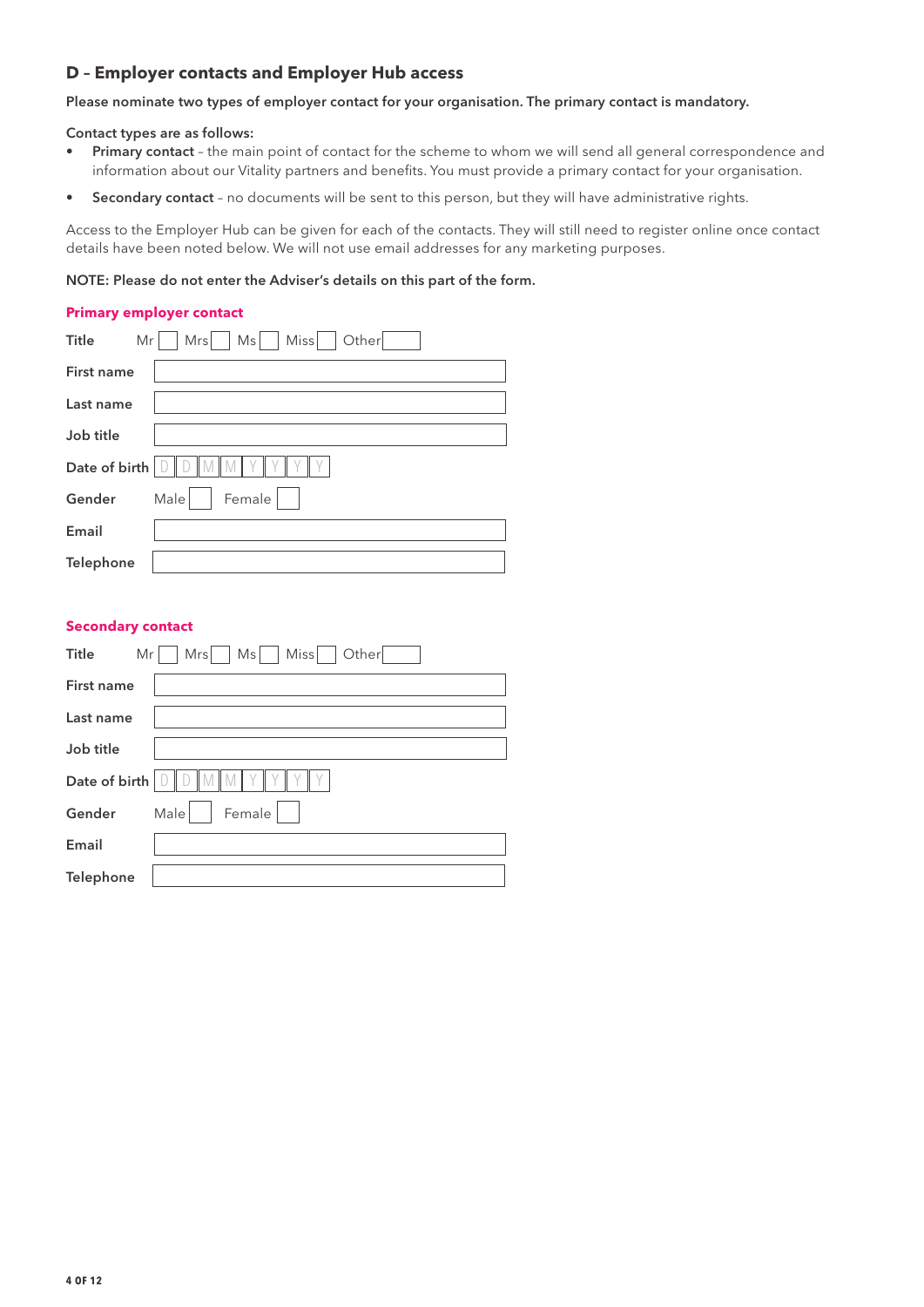## **E – Choice of underwriting**

### There are four different types of underwriting that we use to assess your employees' medical history and their eligibility for treatment:

### **1. Moratorium (MORI)**

We will not cover any pre-existing medical condition, or related condition(s), which any applicant has received treatment and/or medication for, or had symptoms of, or asked advice on, or were aware of during the five years before their cover starts under the plan. However, if they do not have any treatment, medication or advice for those pre-existing conditions for two continuous years after their cover under the plan starts, then after that the conditions may be considered eligible for benefit, subject to their plan terms and conditions. For full details of our moratorium clause please ask for a copy of the applicable plan terms and conditions.

### **2. Full Medical Underwriting (FMU)**

Employees are required to complete an application form with full details of all applicants' medical history. Based on our assessment of the information provided, we may apply personal medical exclusion(s) to their cover which will be detailed on their membership certificate. In some circumstances, we may be unable to offer cover.

### **3. Switching from an existing provider (Continued Personal Medical Exclusions – CPME)**

#### All applicants must be currently insured on a full medical underwriting and/or moratorium underwriting basis.

For those applicants currently fully medically underwritten, any personal medical exclusion(s) that apply with the current insurer will continue to apply on your new plan with us. For those applicants currently subject to a moratorium clause, we'll apply our own moratorium rules, which may differ from your current insurer, but backdated to the date the clause originally commenced, as confirmed by the applicant's current certificate of insurance. When submitting this application form, you will need to provide a copy of your employees' current insurance certificates showing the details of all the members who you want to cover on your new plan, including their current underwriting terms.

### **4. Medical History Disregarded (MHD)**

#### All applicants must be currently insured on a Medical History Disregarded basis.

Schemes with 2–9 employees requiring MHD underwriting can switch to VitalityHealth providing they are currently insured on an MHD basis as confirmed by the applicant's current certificate of insurance.

### Important information – relating to options 3 and 4 only

- When submitting this application form, you will need to provide copies of your employees' current insurance certificates, which must include the members' names, and their underwriting terms, including any personal medical exclusion(s) that apply.
- All employees must have completed and returned a Healthy Business Discount Employee Declaration on behalf of themselves and any dependants to be included to cover.
- The declaration in section F must be completed.

## Underwriting type for members already covered under your private medical insurance scheme:

Existing members will be added as per the instructions given on the quote. This is providing the required certificates of insurance and Healthy Business Discount Employee Declaration forms, submitted together with this application form, match the information provided to us at the quote request stage.

## Underwriting type for new members (employee application forms will be required):

Please tick to indicate the underwriting terms that are to apply to new members:

- MORI | CPME (currently MORI or FMU)
- FMU | MHD (currently insured as MHD)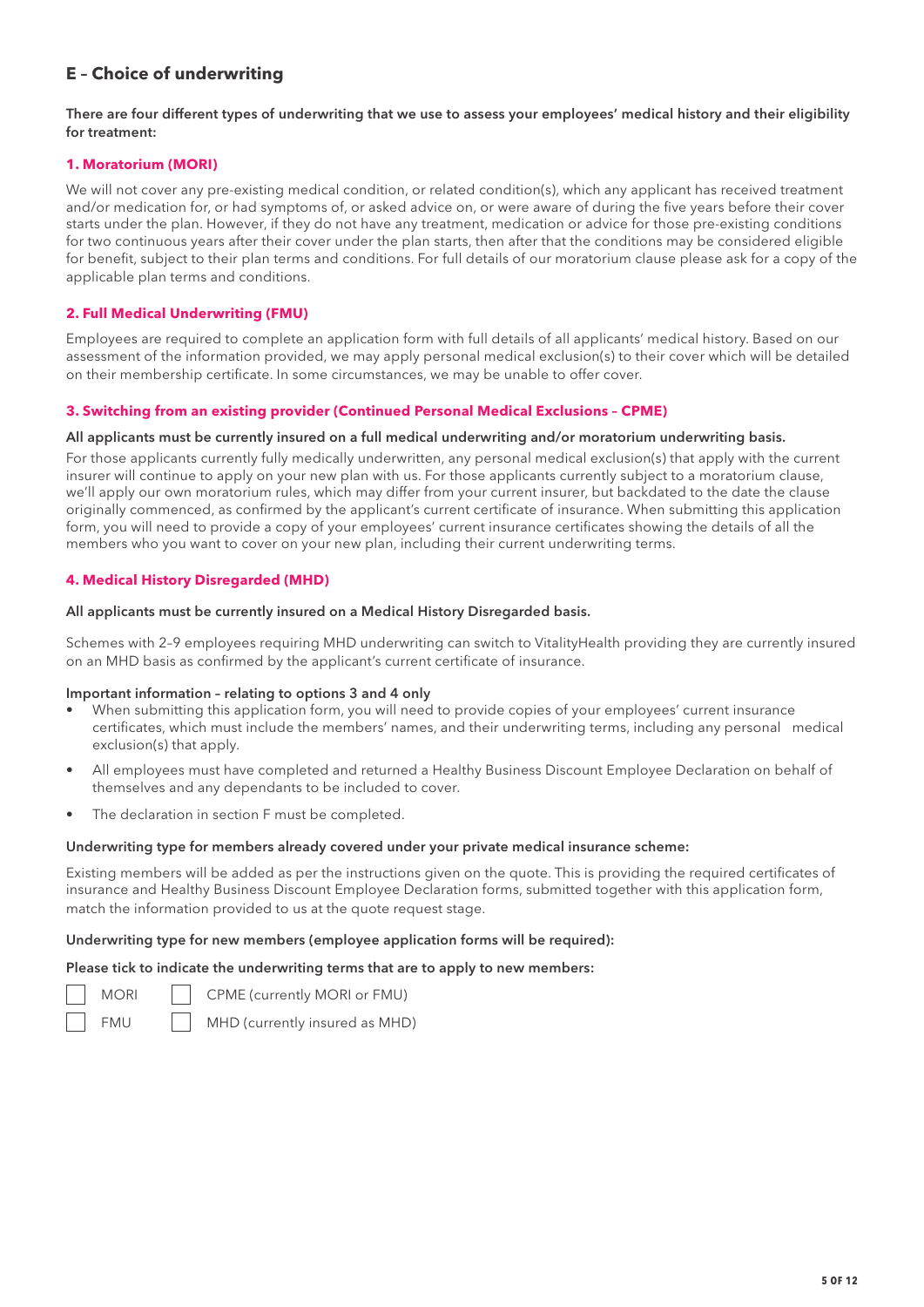## **E – Choice of underwriting (CONTINUED)**

#### Important notes:

- We reserve the right to amend the terms offered or decline to offer terms.
- Please note that where a selected underwriting option excludes any pre-existing conditions, members may be required to give their permission for VitalityHealth to gain access to their medical records before any claim is approved.
- If, where necessary for the underwriting option(s) chosen, the required current certificate(s) of insurance have not been supplied with this application form, we may be unable to proceed further. If we do proceed without them, we may be unable to authorise any eligible claim until the certificate(s) have been received and verified by us.
- All employees and any dependants to be covered should ensure they are registered with a UK GP and Dentist and that they have their full medical and dental records if they haven't already done so. This will help avoid delay in getting authorisation for an eligible claim by us.
- If you are applying on a CPME or MHD (currently insured) basis, please note that:
	- a) until you have received confirmation from us that your employees can be accepted on these terms we strongly advise you not to cancel your existing health insurance plan.
	- b) there must be no break in cover between the date your current policy ceases and your cover start date with VitalityHealth.

## **F – Switching from an existing provider declaration**

Please ensure you have read the underwriting terms available and the criterion that applies on pages 5 and 6 before proceeding. As your organisation is moving to VitalityHealth on CPME or (currently) MHD terms, please sign the declaration below on behalf of your employees.

Please sign and date below:

#### I confirm that:

- All applicants to be covered by this plan will provide certificates of insurance from their existing insurer.
- Applicants applying for cover on CPME underwriting terms are not currently insured on a MHD basis.
- Applicants applying for cover on MHD underwriting terms are not currently insured on a CPME, moratorium or fully medically underwritten basis.
- All currently insured applicants to be covered by this plan have completed and returned a Healthy Business Discount Employee Declaration which have all been assessed and accepted by VitalityHealth.

 $\overline{\phantom{a}}$ 

| Authorised Signatory(ies) on behalf of all applicants | Date |
|-------------------------------------------------------|------|
|                                                       |      |

 $D D M M Y Y Y Y$ 

Print full name(s)

## **G – Payment details**

Payment must be by Direct Debit. Please indicate your chosen payment period below:

| Monthly   |
|-----------|
| Quarterly |
| Annually  |

The collection date will be the same day of the month as the plan start date.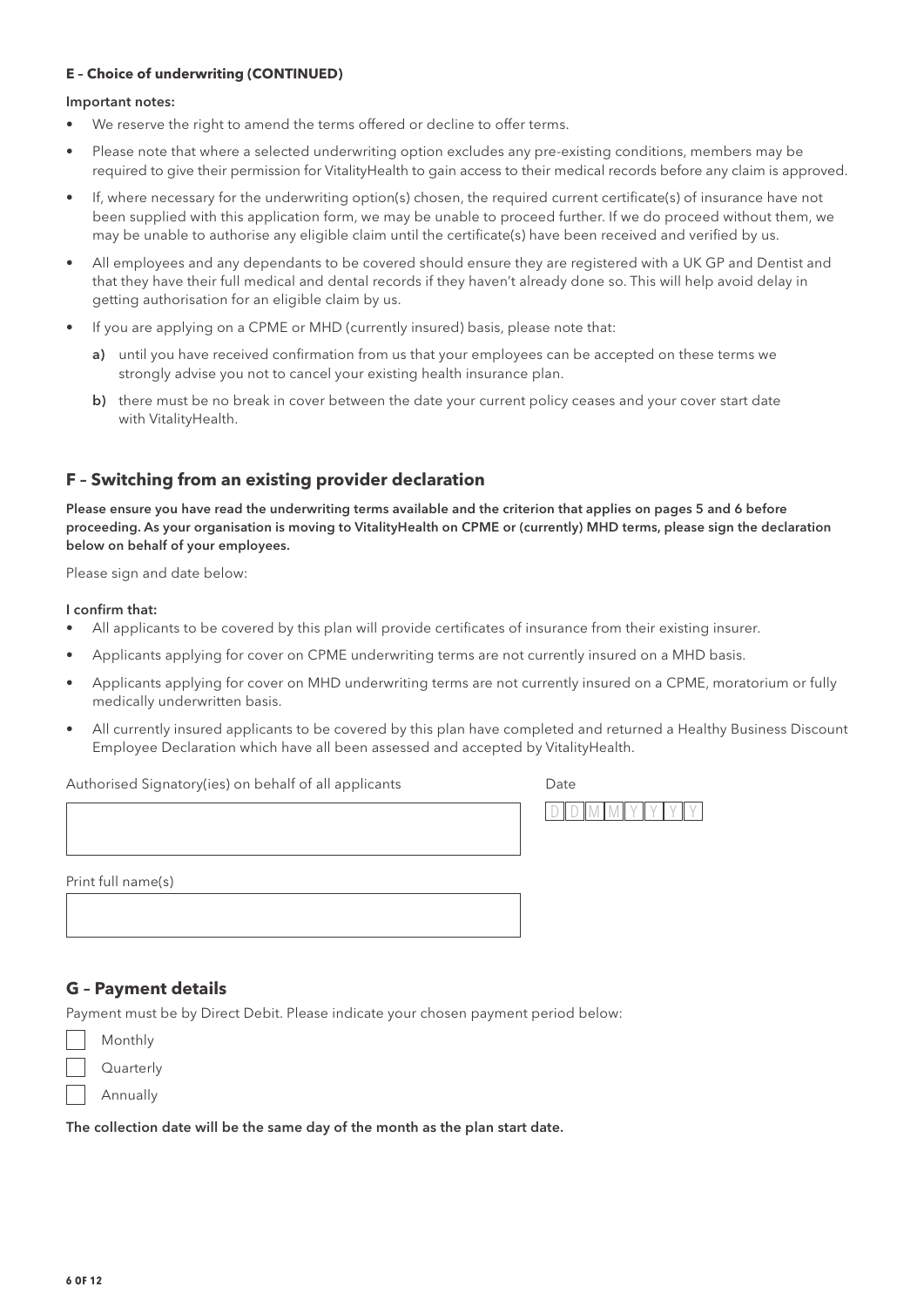



Please fill in the whole form and send it to:

## **VitalityHealth, Sheffield S95 1DB or give it to your adviser**

## **Instruction to your Bank or Building Society to pay by Direct Debit**

Name(s) of Account Holder(s)

| Service User Number |  |         |  |  |  |
|---------------------|--|---------|--|--|--|
|                     |  | 4  8  3 |  |  |  |

| <b>Bank or Building Society</b><br><b>Account Number</b>         | Reference                                                                                                                                                                                                                                      |
|------------------------------------------------------------------|------------------------------------------------------------------------------------------------------------------------------------------------------------------------------------------------------------------------------------------------|
| Branch Sort Code                                                 | Instructions to your Bank or Building Society.                                                                                                                                                                                                 |
| Name and full postal address of your Bank<br>or Building Society | Please pay Vitality Corporate Services Limited Direct Debits<br>from the account detailed on this Instruction subject to the<br>safeguards assured by the Direct Debit Guarantee.<br>understand that this Instruction may remain with Vitality |
| To: The Manager                                                  | Corporate Services Limited and if so, details will be passed<br>electronically to my Bank/Building Society.                                                                                                                                    |
| Bank/building society name                                       | Signature(s)                                                                                                                                                                                                                                   |

Address

Postcode

### Banks and Building Societies may not accept Direct Debit instructions for some types of account.

### FOR VITALITYHEALTH OFFICIAL USE ONLY

Customer name for VitalityHealth official use only This is not part of the instruction to your bank or building society

Date

| Planholder/Company name |
|-------------------------|
| Plan number             |
| Address                 |
| Postcode                |
|                         |

This guarantee should be detached and retained by the Payer



## **The Direct Debit Guarantee**

- This Guarantee is offered by all banks and building societies that accept instructions to pay Direct Debits.
- If there are any changes to the amount, date or frequency of your Direct Debit Vitality Corporate Services Limited will notify you 3 working days in advance of your account being debited or as otherwise agreed. If you request Vitality Corporate Services Limited to collect a payment, confirmation of the amount and date will be given to you at the time of request.
- If an error is made in the payment of your Direct Debit, by Vitality Corporate Services Limited or your bank or building society, you are entitled to a full and immediate refund of the amount paid from your bank or building society - If you receive a refund you are not entitled to, you must pay it back when Vitality Corporate Services Limited asks you to.
- You can cancel a Direct Debit at any time by simply contacting your bank or building society. Written confirmation may be required. Please also notify us.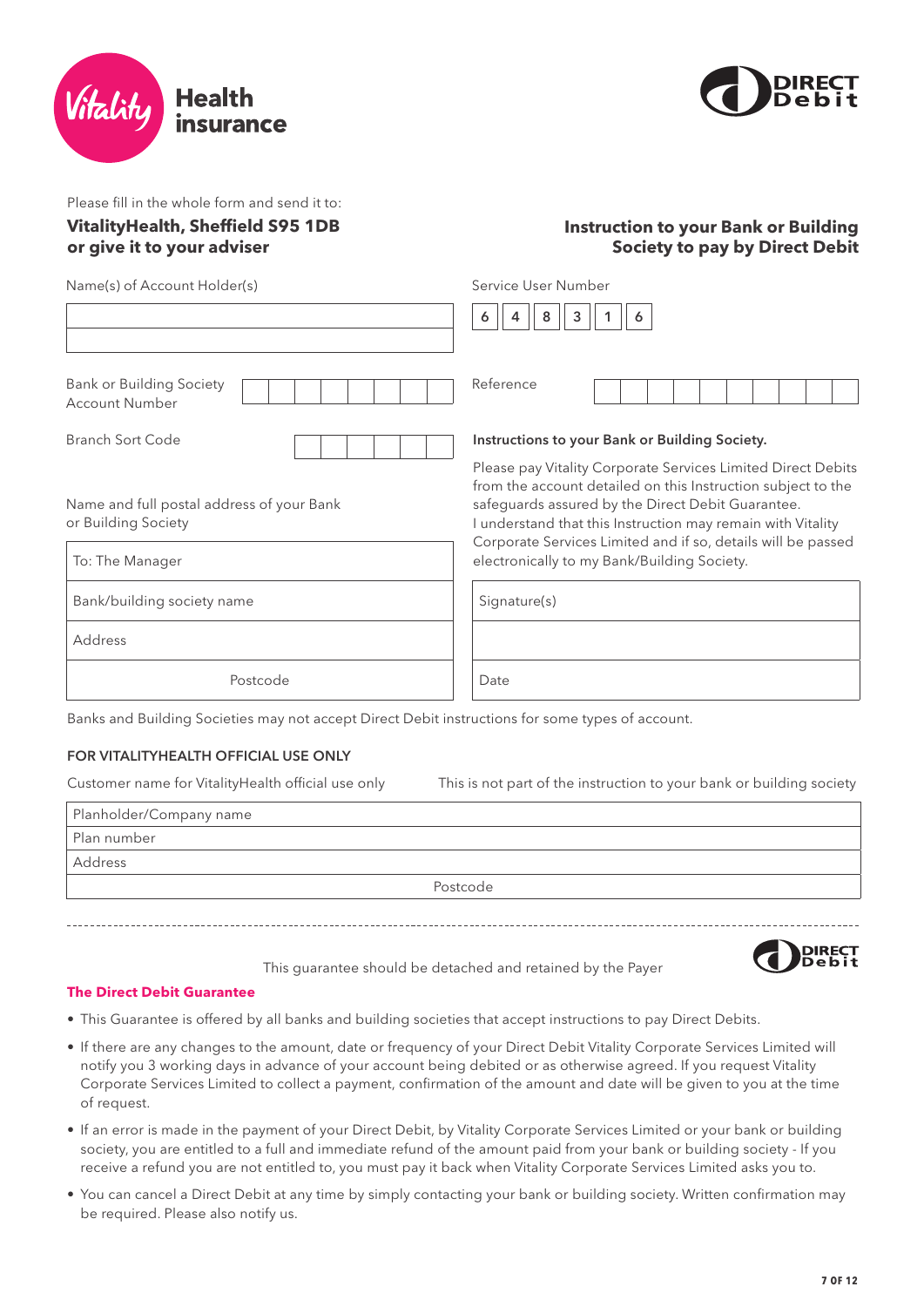## **H – VitalityHealth plan declaration to be signed by the employer**

## By submitting this application you confirm your understanding of the following:

- We understand that this Private Medical Insurance plan is for 12 months. The renewal will be assumed, unless VitalityHealth is advised in writing that the contract must be terminated before the renewal date.
- As a participating employer we hereby apply for membership for our employees to the Business Healthcare plan insured by Vitality Health Limited (referred to as "VitalityHealth").
- We acknowledge that the terms and conditions of the plan are set out in the documents titled 'Business Healthcare: Guide to Managing Your Plan' and 'Membership Guide (Your Business Healthcare plan terms and conditions)'.
- We acknowledge that this is a 12 month contract and understand that if we cancel our plan, regardless of whether we pay monthly or quarterly premiums, we will be required to pay the full annual premium. This does not apply to participating employers comprising a business partnership of three partners or less.
- We understand that this application is subject to written acceptance by VitalityHealth.
- We understand that by signing this declaration we are applying on behalf of all applicants to be covered by this plan.
- Data Protection Notice. Vitality will only collect information that is necessary to provide you with the services we offer, or an associated or required service. The security of and appropriate use and disclosure of your members' health and medical information is of paramount importance to Vitality. Full details of how Vitality uses, collects, stores and processes your members' personal and medical information can be found in our Privacy Notice at vitality.co.uk/privacy.

\* The Vitality group consists of Vitality Corporate Services Limited, Vitality Health Limited, Vitality Life Limited and Vitality Healthy Workplace Limited. Visit vitality.co.uk/legal to find out more about the companies that handle your information based on the products and services you access or use.

- We understand that the information given on this application form must be full and accurate and that failure to take reasonable care in answering any questions may result in a claim not being paid, an applicant's underwriting terms being changed, their cover being cancelled, and/or any treatment costs already paid by VitalityHealth being reclaimed. We acknowledge that VitalityHealth will be relying on such information when agreeing to accept this/our employees' declaration/application form(s).
- We acknowledge that all information pertaining to our employees is confidential and we undertake to respect confidentiality (and comply with all applicable data protection legislation) in so far as this confidentiality is determined by VitalityHealth in its sole discretion at all times.
- We acknowledge that should VitalityHealth, at its sole discretion, disclose any information (subject to data protection legislation) to us regarding our employees – including general or medical information – that this information will be kept confidential at all times.
- We understand that if we have appointed an insurance or financial adviser or another representative, VitalityHealth may send them copies of correspondence relating to the plan. VitalityHealth may disclose information to them if a member makes a claim, although no medical information will be provided without the claimants' consent. We agree that we will notify VitalityHealth if we authorise a new insurance or financial adviser or another representative.

### Important: this section continues on page 9.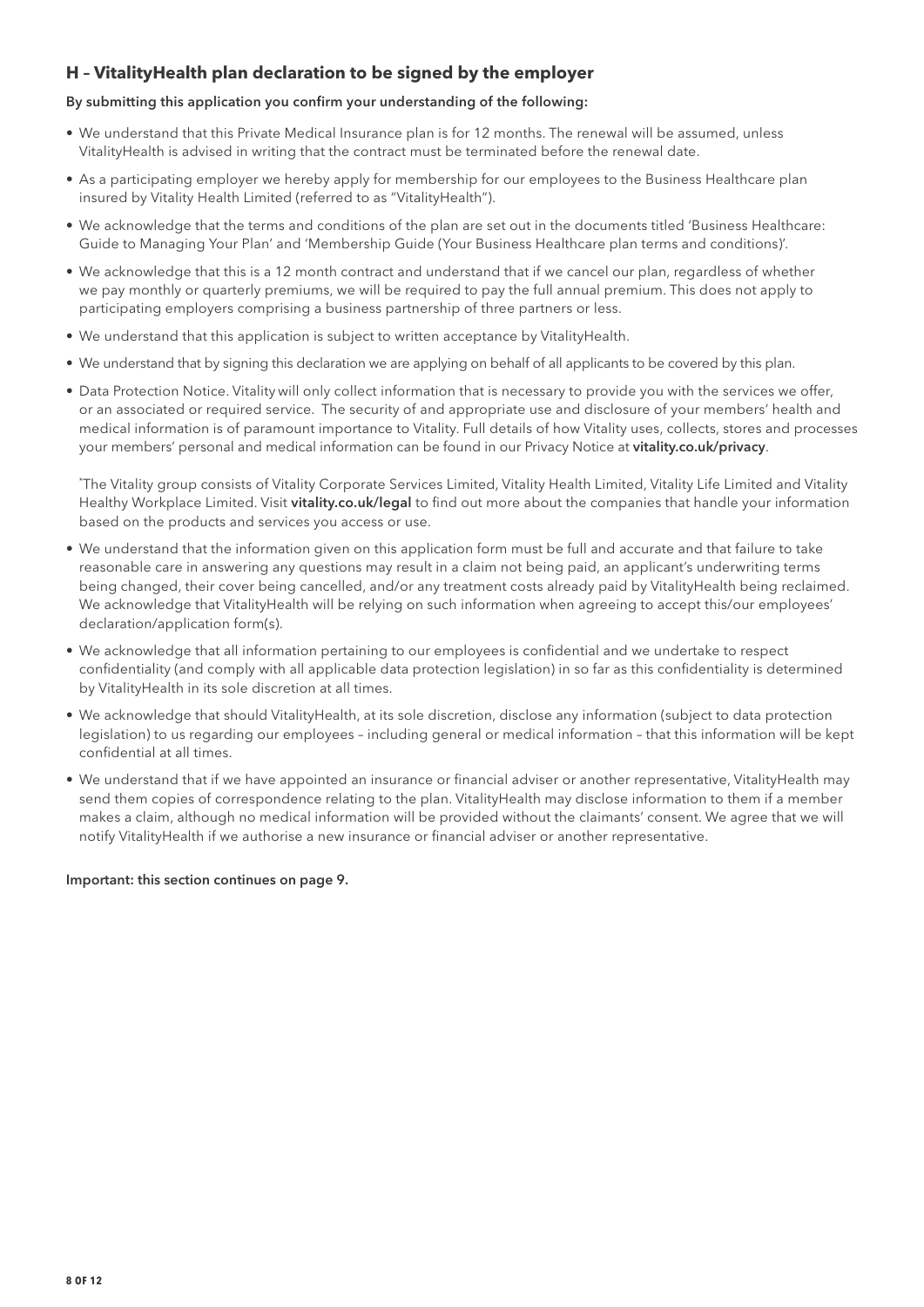### **H – VitalityHealth plan declaration to be signed by the employer (continued)**

- We acknowledge that VitalityHealth reserves the right to cancel membership if any premium is due and is not paid on the due date, and that VitalityHealth may recover any unpaid premium(s) up until the end of the contract year. Any participating employer comprising a partnership of three partners or less shall not be liable to pay premiums from the date of cancellation of their plan up until the end of the contract year.
- We understand that VitalityHealth assumes no liability in respect of any employee until such time as notice of acceptance of the risk is given by VitalityHealth.
- We undertake to give VitalityHealth immediate written notice should any changes apply to the information already provided for the assessment of this application before the plan start date (including changes to any applicants' state of health). This will enable VitalityHealth to reconsider the terms of acceptance.
- We accept that we will notify our employees about receiving 'servicing updates' from VitalityHealth in relation to this product. VitalityHealth will approach employees' to obtain marketing rights separately.
- We understand that VitalityHealth may randomly survey members, by phone, face to face or online, from time to time to assess their service quality, product and processes.
- We confirm that the signatories to this declaration are fully authorised and entitled to sign this declaration on behalf of the employer and to bind the employer to the terms of the Business Healthcare plan.
- We acknowledge that VitalityHealth reserves the right to request evidence from the Group Secretary of a member's employment.
- We understand that this application, including the declaration in section F, is valid for a period of 45 days and that we must advise VitalityHealth of any change to the information given which occurs between the date of signing the declaration below and the plan start date.
- We understand that principal members (employees) must be employed on the commencement date of this contract. Where this is not the case, confirmation of cover will be deferred until such time as the applicants are employed.

| Authorised Signatory(ies) | Date         |
|---------------------------|--------------|
|                           |              |
| Name(s)                   | Job title(s) |
|                           |              |
| Print full name           |              |
|                           |              |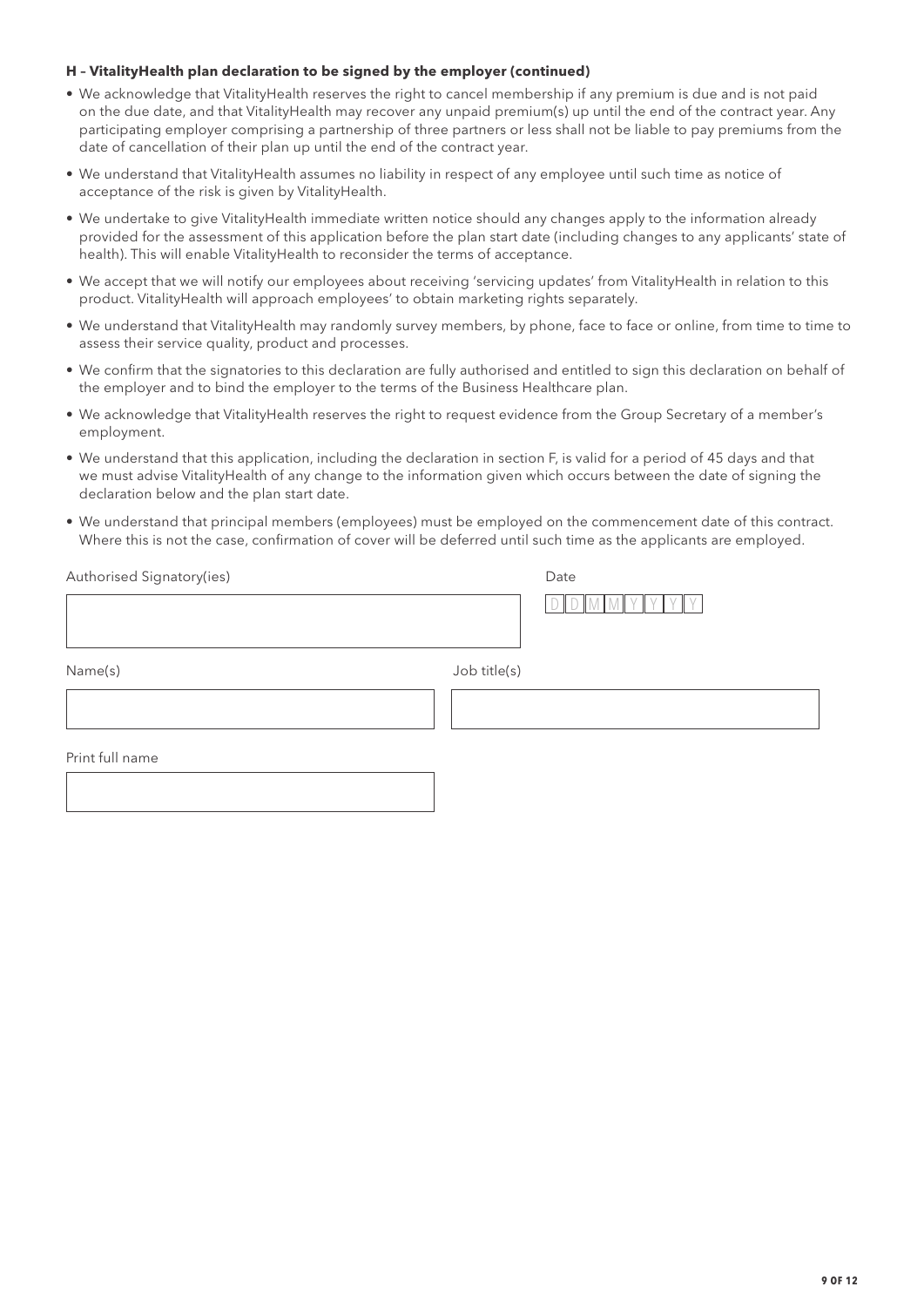## **I – Routing of employee plan documents**

Please complete either section a or b below.

## a) If you are applying for your plan through a Vitality Adviser or direct with us, please complete the section below.

All of your company plan documents will be sent directly to the primary employer contact, however we can send your employees' plan documents directly to them if preferred.

Please indicate if you would like your employees' plan documents to be sent directly to them. Yes  $\Box$  No  $\Box$ 

### b) If you are buying your plan with the help of an adviser, please ask your adviser to complete the section below.

Please indicate who should receive the following company plan documents:

|                                                                                              | The adviser<br>(in Adviser Hub) | The primary employer<br>contact |
|----------------------------------------------------------------------------------------------|---------------------------------|---------------------------------|
| Welcome/mid-term changes                                                                     |                                 | (Please tick one box only)      |
| Company renewal invites/<br>renewal confirmation                                             |                                 | (Please tick one box only)      |
| Please indicate if you would like the employees' plan documents to be sent directly to them. |                                 | Yesl<br>No*l                    |

\*If 'no' is selected, please note that the employees' plan documents will be sent to the primary employer contact. Employee documents cannot be sent to the adviser.

## **J – To be completed by the adviser (if applicable)**

| Email                             |                                    |  |  |
|-----------------------------------|------------------------------------|--|--|
|                                   | Registered individual's first name |  |  |
|                                   | Registered individual's last name  |  |  |
| Your VitalityHealth agency number |                                    |  |  |
|                                   | Agency name and address            |  |  |

In line with data protection regulations, all information and questions regarding this application that are of a confidential nature will be addressed directly to your customers. We will inform you when this happens. VitalityHealth will address all non-confidential questions to you, the adviser.

### Declaration

### I confirm that:

- All details regarding the price of this scheme of which I am aware have been passed to VitalityHealth for consideration. This includes, but is not limited to, information regarding claims performance, ongoing claims or planned changes in the scheme demographics, such as a change in the make-up of the membership of the scheme.
- All currently insured employees, and their dependants if applicable, who are applying on a CPME or MHD underwriting basis, have completed and returned their Healthy Business Discount Employee Declaration forms and copies of their current insurance certificates have been passed to VitalityHealth as requested.

| Signature       | Date |
|-----------------|------|
|                 |      |
|                 |      |
|                 |      |
| Print full name |      |
|                 |      |
|                 |      |
|                 |      |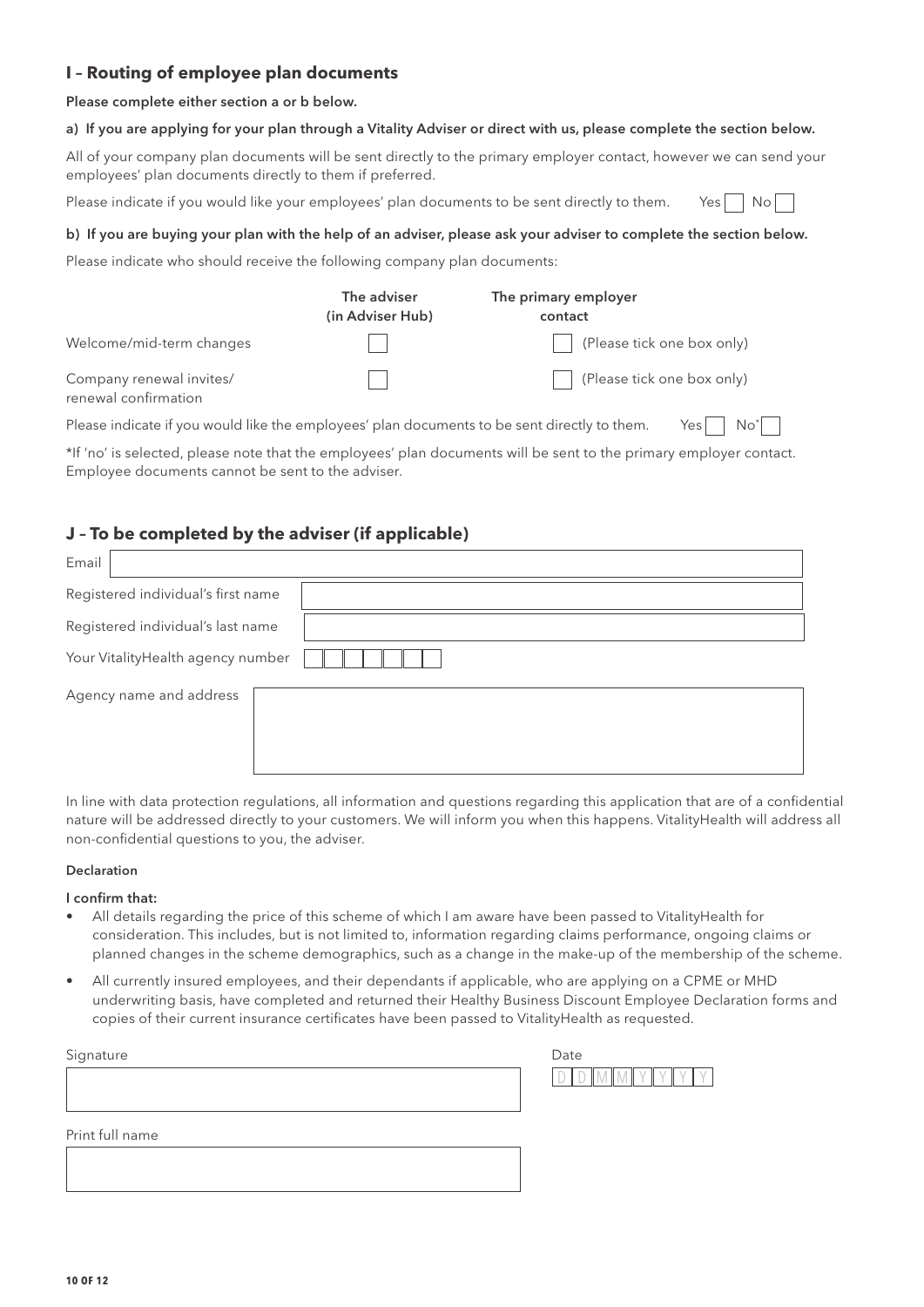## **K – Membership listings**

If we do not require employee application forms, please provide a member list to include all those to be covered (including spouse/partners, and any child dependants). Please ensure that the following information is supplied:

| Salutation (Mr, Mrs, Miss, Ms, Master, etc)                                                      |
|--------------------------------------------------------------------------------------------------|
| First name                                                                                       |
| Last name                                                                                        |
| Date of birth                                                                                    |
| Home address - We are unable to accept 'c/o the company'. A full residential address is required |
| Email address (for members aged 18 and over)                                                     |

If preferred, please use our Private Medical Insurance Business Healthcare – Member details form which can be found on our website.

## **L – Application checklist**

### Before you return this application, please ensure that all required fields have been completed to include:

| Healthy Business Discount quote reference number                                                              |
|---------------------------------------------------------------------------------------------------------------|
| Healthy Business Discount quote variation number                                                              |
| Your consent to the use of your member's health and medical data by ticking the box on page 1                 |
| Employer details, ensuring that the postcode provided matches that on the accepted quote                      |
| Scheme eligibility, current insurance (if applicable) and membership details                                  |
| Employer contacts                                                                                             |
| Underwriting type for new members                                                                             |
| The declaration has been signed and dated in section F                                                        |
| Payment details. Please also read and keep for your information 'The Direct Debit Guarantee'                  |
| Signed and dated the Vitality Health plan declaration in section H                                            |
| Routing instructions for plan documents                                                                       |
| Agency details including registered individual name, applies to the adviser only.                             |
| You have supplied full membership details which are fully aligned to the matching quote. Please see section I |
| Where an employee application form does not have to be provided, member details (to cover principal           |

## You have supplied full membership details which are fully aligned to the matching quote. Please see section l for full details.

- Where an employee application form does not have to be provided, member details (to cover principal members, spouses/partners and child dependants) must be supplied with all applications. Please refer to section K regarding Membership listings for guidance on the level of information required.
- If you are switching from another insurer under CPME or currently MHD underwriting terms, please supply valid certificates of insurance from the previous provider which show continuous cover up to the requested start date with VitalityHealth.
- Please supply completed employee applications forms if you have selected FMU underwriting.

### Now send this form to VitalityHealth, Sheffield, S95 1DB.